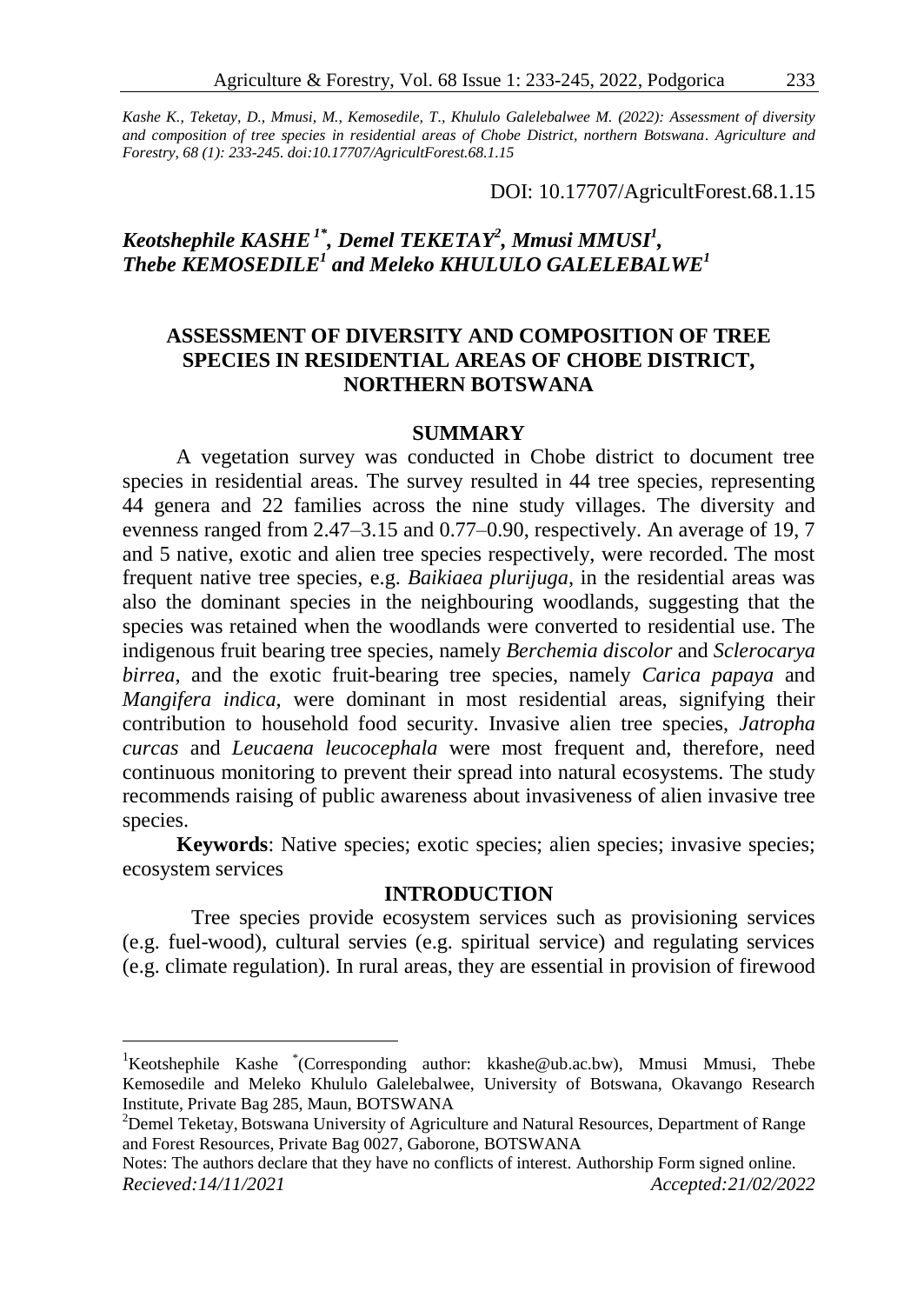and building materials for the majority of the poor and vulnerable communities (de Neergaard et al., 2005).

In addition, trees provide food, shelter and ecological benefits to humans (Dickie et al., 2014). For instance, native species Sclerocarya birrea (A.Rich.) Hochst. and Berchemia discolor (Klotzsch) Hemsl. provide food for humans and exotic nitrogen fixing trees Prosopis species and Leucaena leucocephala provide fodder for livestock. In urban areas, trees provide a suite of benefits that enhance environmental quality and residential quality of life (Gerstenberg & Hofmann, 2016). They provide shade and reduce air temperature, sequester carbon to mitigate greenhouse gas emissions and purify atmospheric air (Nowak et al., 2013). The role of trees become even more important in the face of the negative impact of climate change.

Alien trees are a double-edged sword. They provide ecosystem services and, at the same time, harm biodiversity and ecosystem functioning (van Wilgen & Richardson, 2014), leading to a reduction in ecosystem services. The multiple benefits of trees also present a challenge for their control, as eradication programmes sometimes elicit emotional responses (Dickie et al., 2014).

A number of tree species were intentionally introduced to Botswana to stabilize sand dunes and restore vegetation in the arid southwest part of the country. These include species, such as Prosopis spp. (Fabaceae), Eucalyptus camaldulensis Dehnh (Myrtaceae), E. sideroxylon, Leucaena leucocephala (Lam) de Wit (Fabaceae), Acacia saligna (Labill.) H.L. Wendl. (Fabaceae) and Casuarina cunninghamiana Miq. (Casuarinaceae) (Lepetu, 1998). Other species such as Schinus molle L., Melia azedarach L., Ailanthus altissima (Mill.) Swingle, Spathodea campanulata P. Beauv, Tecoma stans (L.) Juss. ex Humb., Bonpl. & Kunth and Senna spectabilis (DC.) H. S. Irwin & Barneby, are present as garden or street trees.

Alien invasive plant species have been extensively studied in neighbouring South Africa (Keet et al., 2022; Potgieter et al., 2019; Shackleton et al., 2019). Despite evidence of exotic tree species in Botswana, an inventory documenting tree species in residential areas of various districts is surprisingly scarce. The only study to date was by Mafokate et al. (2013) who surveyed exotic woody plant species in the city of Gaborone in southern Botswana. Thus, similar studies are needed in other parts of the country to develop a national inventory documenting tree species in residential areas. Such inventory would be useful for effective conservation and management of tree species in residential areas.

The aim of the study was to assess the diversity and composition of tree species in residential areas of Chobe District, northern Botswana. The specific objectives were to (i) assess diversity and evenness and (ii) determine the composition of tree species in residential areas.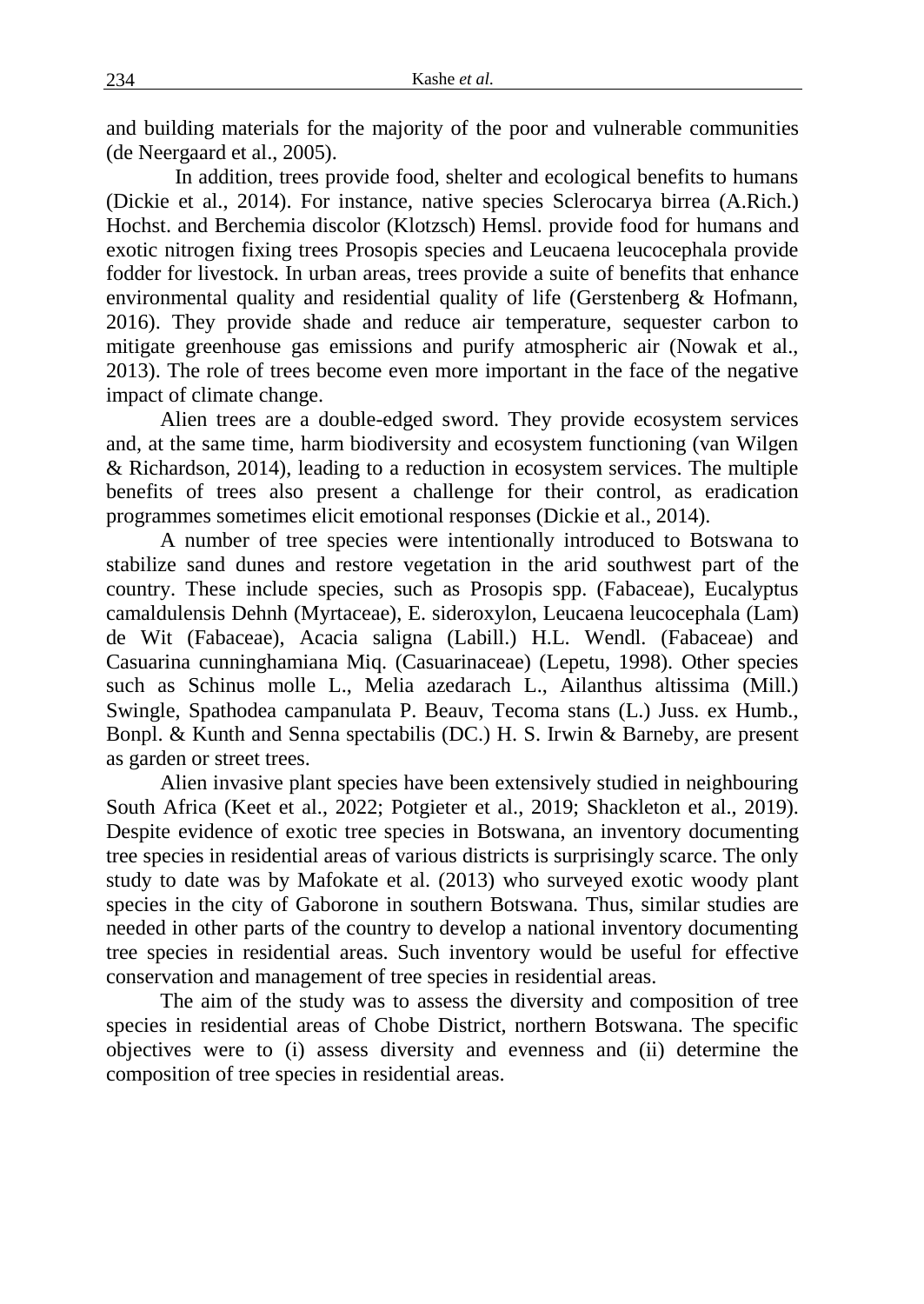#### *Study area*

# **MATERIAL AND METHODS**

The study was conducted in Chobe District (Figure 1), in the villages of Pandamatenga (pop. est. 1798), Lesoma (pop. est. 613), Kasane (pop. est 9008) and Kazungula (pop. est 4133), and the western villages namely Mabele (pop. est. 773), Kavimba (pop. est. 549), Kachikau (pop. est. 1356), Satau (pop. est. 605) and Parakarungu (pop. est. 845) (Statistics Botswana, 2011). The western villages are referred to as Chobe Enclave and covers 1690 km2 (Jones, 2002). Kasane township is the district's headquarter and a gateway to tourism in northern Botswana. It is the main government service center and houses accommodation facilities, such as hotels, lodges and guest houses. Communities in the villages of Kazungula, Kasane and western villages are settled in close proximity to Chobe River and depend on the river for resources, such as fish, farming and transportation. Pandamatenga is about 100 km south of Kasane and due to its fertile pellic vertisols (Pardo et al., 2003), it has been designated for commercial arable farming to promote government's policy of national food self-sufficiency. Chobe District receives an annual rainfall of about 640 mm occurring in the hot summer months from October to April (Botswana Meteorological Service Department unpublished data). October is usually the hottest month with a mean daily temperature of 35 oC and a mean daily minimum of 14 oC. The winter season is from the months of May to July and is dry with mean monthly temperature range of 8 - 28.5 oC. Deciduous trees start to drop their leaves in July.



Figure 1. Map of the study area.

# *Data collection*

The diversity of woody species was analysed using Shannon Diversity Index (*H'*). It is also referred to as the Shannon-Weiner or Weaver Diversity Index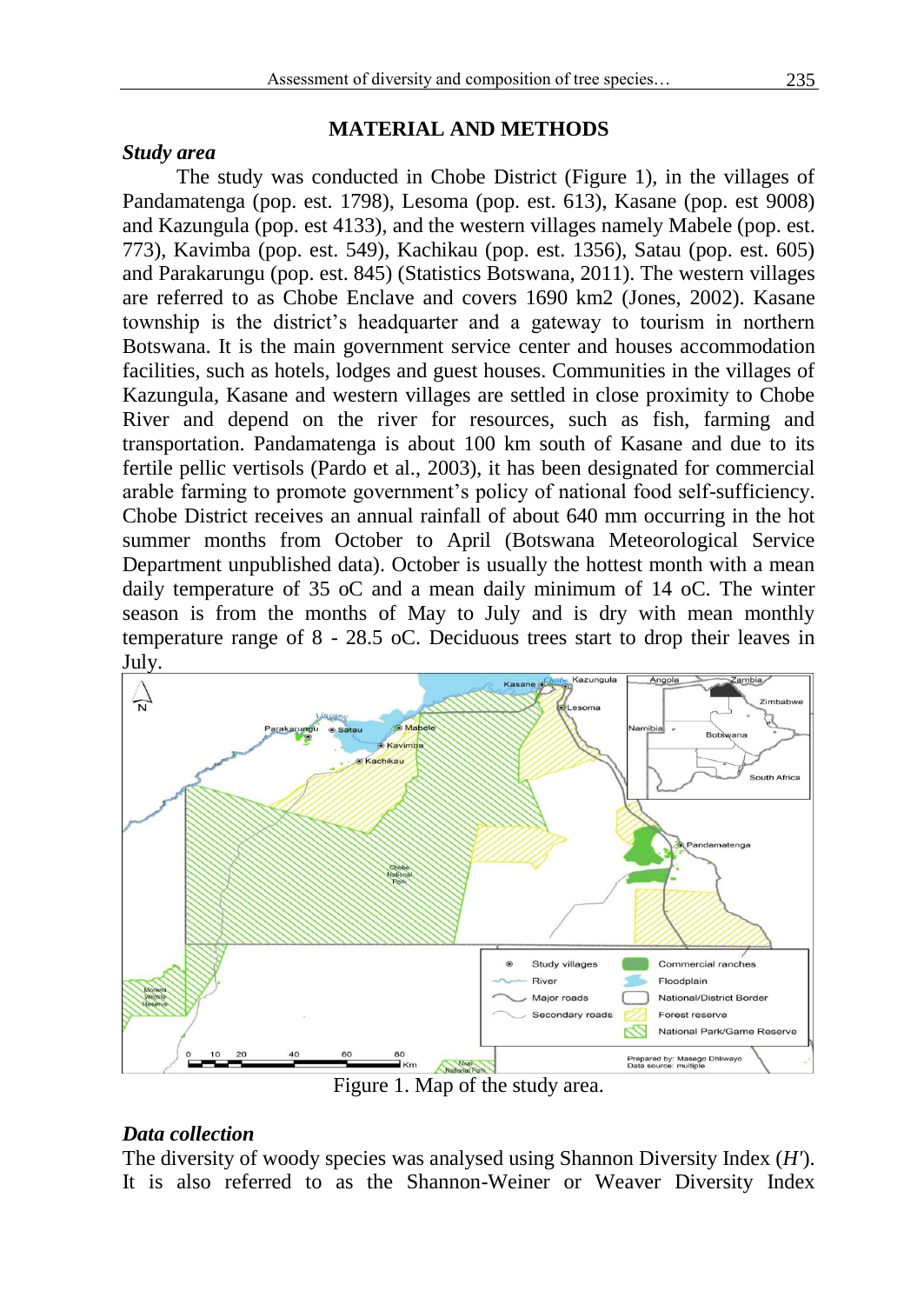(Magurran, 2004). The woody species diversity was determined by using the following formula:

$$
H' = -\sum_{i=1}^{S} Pi \ln Pi
$$

Where,  $H'$  = Shannon index,  $S$  = species richness,  $P_i$  = proportion of S made up of the  $i<sup>th</sup>$  species (relative abundance).

Evenness or equitability, measure similarity of the abundance of the different woody species in the different habitats and was analysed by using Shannon's Evenness. Its value ranges from 0 to 1 with 1 being complete evenness. It is calculated by the following formula:

$$
J'=\frac{H'}{\ln(S)},
$$

Where,  $J'$  = evenness and  $S$  = species richness.

The frequency was calculated as the proportion (%) of the number of household or residential plots in which each tree species was recorded from the total number of residential plots surveyed in each of the villages.

### **RESULTS**

A total of 44 tree species, representing 44 genera and 22 families were recorded across the nine villages (Tables 1 and 2). Of these, 19, 7 and 5 were native, exotic and alien invasive tree species, respectively (Figure 2). Lesoma exhibited the highest richness in native tree species followed by Kasane township and Kazungula. The villages of Mabele and Satau had lowest native tree species richness. For exotic species, Kasane township was the richest with 12 species, followed by its "suburb" Kazungula with nine species, and Lesoma and Kachikau with eight each. The other villages recorded seven or less number of species with Mabele and Kavimba being the least with five species each. Similarly, Kasane township and Kazungula, recorded most alien invasive tree species together with Satau. The villages of Lesoma and Satau recorded the lowest with 3 species each.

Overall, Fabaceae was the richest family with seven species followed by Combretaceae with three, and Anacardiaceae and Arecaceae with two each. Fabaceae exhibited the highest richness in tree species in Lesoma, Kasane and Kachikau followed by Kazungula and Kavimba. Fabaceae was least diverse in Pandamatenga, Satau and Parakarungu. Combretaceae was the richest family in Lesoma followed by Pandamatenga and Kavimba. Combretaceae had lowest species richness in Mabele and Satau where it was represented by only one species. However, the proportion of Combretaceae family in Kasane township (5%) and Kazungula village (7.7%) was low compared with Pandamatenga (15.4%) and Lesoma (14.3%) (Table 3).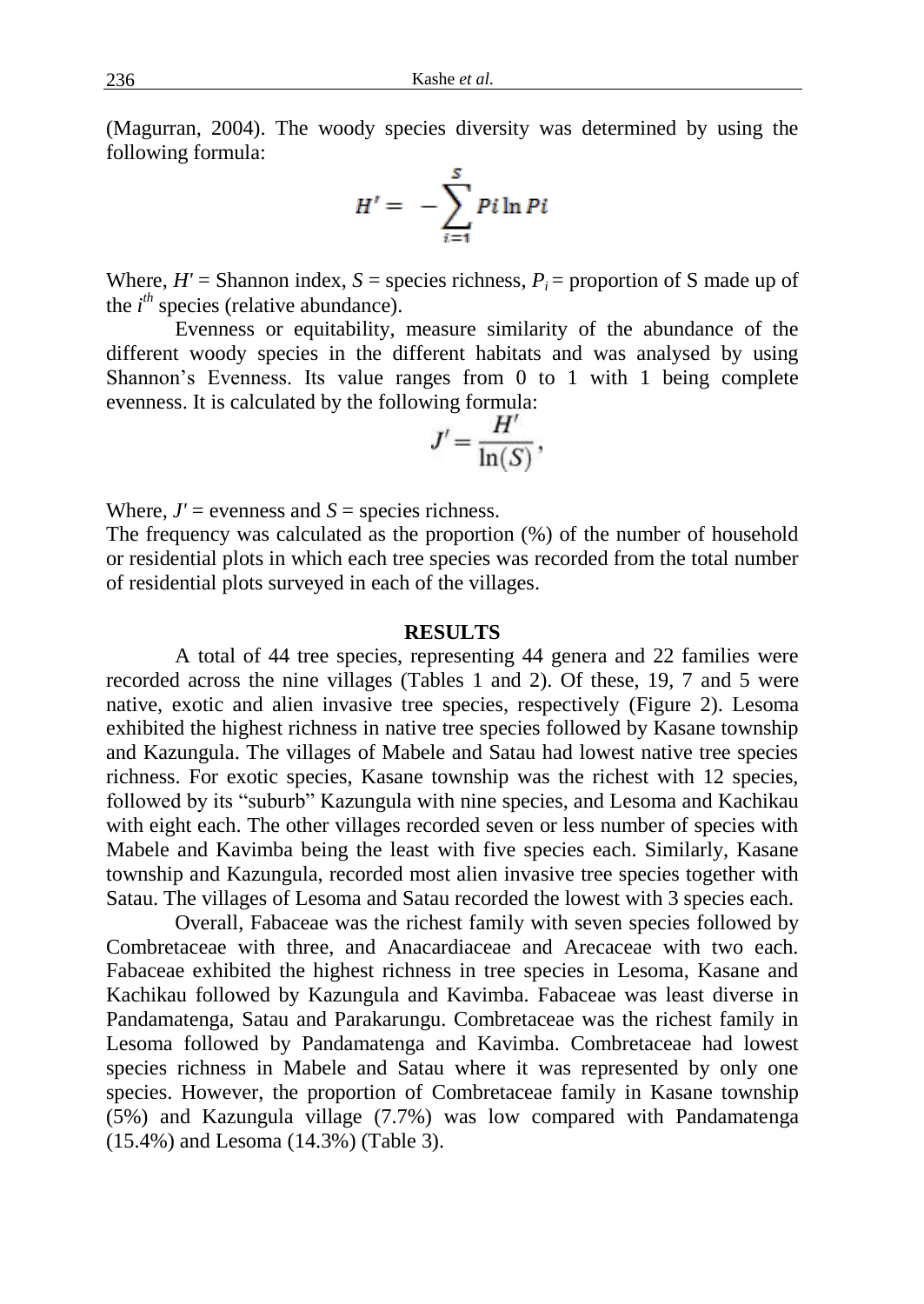| <b>Species</b>                                |                  | Village*                 |                          |                          |                          |                          |                          |                          |                             |  |
|-----------------------------------------------|------------------|--------------------------|--------------------------|--------------------------|--------------------------|--------------------------|--------------------------|--------------------------|-----------------------------|--|
|                                               |                  | <b>PND LSM KZN</b>       |                          | <b>KSN</b>               | <b>MBL</b>               | <b>KVB</b>               | <b>KCH</b>               | <b>STU</b>               | <b>PRK</b>                  |  |
| Vachellia erioloba E.Mey.                     |                  | 1                        | 1                        | 0.3                      |                          | 4.3                      |                          |                          | 19                          |  |
| Vachellia kirkii Oliv.                        | ä,               | 3.1                      | $\sim$                   | $\overline{\phantom{a}}$ | $\mathfrak{2}$           | 4.3                      | 1.4                      | 2.8                      | $\sim$                      |  |
| Senegalia nigrescens Oliv.                    | 6.6              | 3.1                      | 2.9                      | 1.3                      | 8                        | 4.3                      | 2.8                      | $\Box$                   | $\Box$                      |  |
| Vachellia tortilis (Forssk.)                  | 1.5              | 37.5                     | 17.3                     | 1.9                      | 8                        | 8.7                      | 8.5                      | ÷.                       | 1.7                         |  |
| Adansonia digitata L.                         | 2.9              | 3.1                      | 8.7                      | 2.2                      | $\frac{1}{2}$            | 4.3                      | 4.2                      | 5.6                      |                             |  |
| Ailanthus altissima (Mill.)                   | $\equiv$         | $\bar{a}$                | 3.8                      | 1                        | 8                        | 2.2                      | 7                        | 36.1                     | 1.7                         |  |
| Albizia versicolor Welw. Ex Oliv.             | ÷,               | $\overline{a}$           | $\overline{a}$           | $\overline{a}$           | ÷,                       | $\overline{a}$           | $\frac{1}{2}$            | 11.1                     | 3.4                         |  |
| Azanza garckeana (F.Hoffm.) Exell &<br>Hillc. | 6.6              | 15.6                     | 6.7                      | 3.5                      | $\overline{4}$           |                          |                          |                          | 1.7                         |  |
| Baikiaea plurijuga Harms                      | $\overline{a}$   | 2.1                      | 52.9                     | 31.4                     | L.                       | 45.7                     | 31                       | L.                       | $\overline{a}$              |  |
| Baphia massaiensis Taub.                      | L.               |                          | 1.9                      | 11.4                     | L.                       |                          | 1.4                      |                          | 1.7                         |  |
| Berchemia discolor (Klotzsch) Hemsl.          | 16.2             | 19.8                     | 28.8                     | 35.2                     | 26                       | 37                       | 49.3                     | 30.6                     | 29.3                        |  |
| Boscia albitrunca (Burch.) Gilg &             |                  |                          |                          |                          |                          |                          |                          |                          |                             |  |
| Benedict                                      | 0.7              | 3.1                      | $\overline{a}$           | $\frac{1}{2}$            | $\overline{\phantom{a}}$ | 4.3                      | 1.4                      |                          | 17.2                        |  |
| Burkea africana Hook.                         |                  | 3.1                      | 2.9                      | 1.6                      | $\overline{a}$           |                          | $\overline{a}$           |                          |                             |  |
| Carica papaya L.                              | 2.9              | 7.3                      | 14.4                     | 13.3                     | 14                       | 26.1                     | 12.7                     | 19.4                     | 20.7                        |  |
| Citrus limon (L.) Burm.                       |                  |                          | ÷,                       | 0.3                      | ÷,                       |                          |                          |                          |                             |  |
| Citrus sinensis (L.) Osbeck                   | ÷,               | ÷,                       | $\overline{\phantom{a}}$ | 0.3                      | ÷,                       | $\blacksquare$           | $\overline{\phantom{a}}$ | $\overline{\phantom{a}}$ | $\overline{1.7}$            |  |
| Colophospermum mopane                         | 61               | 14.6                     | ÷,                       | 11.4                     | 46                       | 4.3                      | 2.8                      | L.                       | ÷,                          |  |
| (Benth.) J.Léonard                            |                  |                          |                          |                          |                          |                          |                          |                          |                             |  |
| Combretum apiculatum Sond.                    | 8.1              | 16.7                     | $\sim$                   | ÷,                       | $\sim$                   | 8.7                      | 7                        | $\sim$                   |                             |  |
| Combretum hereroense Schinz                   | 8.8              | 10.4                     | $\mathbf{1}$             | $\frac{1}{2}$            | $\overline{\phantom{a}}$ | $\overline{\phantom{a}}$ | $\frac{1}{2}$            | ÷.                       | 10.3                        |  |
| Combretum imberbe Wawra                       | 1.5              | 12.5                     | 1.9                      | 0.6                      | $\overline{4}$           | 2.2                      | ä,                       | $\overline{a}$           |                             |  |
| Croton megalobotrys Müll.Arg.                 | ä,               | $\overline{\phantom{a}}$ | $\mathbb{L}$             |                          | $\overline{\phantom{a}}$ | 4.3                      | 1.4                      |                          | 5.2                         |  |
| Cupressus macrocarpa Hartw.                   | ä,               | ÷,                       | ä,                       | 0.6                      |                          | L,                       | 1.4                      | 2.8                      | 3.4                         |  |
| Dichrostachys cinerea (L.) Wight & Arn.       | 1.5              | 25                       | 4.8                      | 2.2                      | $\overline{\phantom{a}}$ | ÷,                       | $\overline{a}$           | $\overline{a}$           | $\frac{1}{2}$               |  |
| Eucalyptus spp.                               | $\overline{a}$   | $\overline{a}$           | 3.8                      | 4.8                      | ÷,                       | 2.2                      | $\overline{a}$           | 11.1                     | 1.7                         |  |
| Ficus benjamina L.                            | $\overline{a}$   | 2.1                      | 3.8                      | 2.2                      | ÷,                       | $\overline{a}$           | 1.4                      | 2.8                      | $\Box$                      |  |
| Ficus sp.                                     | $\overline{a}$   | $\overline{\phantom{a}}$ | ä,                       | 0.3                      | ÷,                       | ÷,                       | $\blacksquare$           | ÷,                       | $\blacksquare$              |  |
| Ficus sycomorus L.                            |                  |                          | 1.9                      | $\mathbf{1}$             |                          |                          |                          | 2.8                      |                             |  |
| Hyphaene petersiana Klotzsch ex Mart          | $2.\overline{2}$ | 12.5                     | 17.3                     | $\overline{7}$           | 20                       | 15.2                     | 15.5                     | 41.7                     | 37.9                        |  |
| Jacaranda spp.                                | 2.9              | 4.2                      | 7.7                      | 10.5                     |                          | 6.5                      | 5.6                      | 8.3                      | 8.6                         |  |
| Jatropha curcas L.                            | 8.8              | 4.2                      | 16.3                     | 6                        | 10                       | 6.5                      | 4.2                      | 2.8                      | 12.1                        |  |
| Kigelia africana (Lam.) Benth.                | ÷,               | 2.1                      | 1                        | 0.3                      | $\sim$                   | $\omega$                 | $\sim$                   | 11.1                     | 5.2                         |  |
| Kirkia acuminate Oliv.                        | 33.8             | 7.3                      | 1.9                      | 2.5                      | 30                       | 6.5                      | 1.4                      | $\overline{\phantom{a}}$ | ÷.                          |  |
| Leucaena leucocephala (Lam.) de Wit           | $\equiv$         | $\mathbf{1}$             | 16.3                     | 23.2                     | 12                       | 6.5                      | 9.9                      | 2.8                      | $\mathcal{L}_{\mathcal{A}}$ |  |
| Mangifera indica L.                           | 2.2              | 8.3                      | 29.8                     | 22.9                     | 10                       | 8.7                      | 12.7                     | 11.1                     | 5.2                         |  |
| Melia azedarach L.                            | 0.7              | 4.2                      | $\mathbf{1}$             | $\overline{\phantom{a}}$ | $\overline{a}$           | $\overline{\phantom{a}}$ | $\overline{a}$           | 2.8                      | 5.2                         |  |
| Moringa oleifera Lam.                         | 2.2              | 4.2                      | 9.6                      | 4.1                      | $\overline{4}$           | 8.7                      | 9.9                      | 11.1                     | 3.4                         |  |
| Morus spp.                                    | 5.9              | 5.2                      | 13.5                     | 10.2                     | $\overline{2}$           | 2.2                      | 11.3                     | $\overline{5.6}$         | 1.7                         |  |
| Musa spp.                                     | 1.5              | 6.3                      | $\mathbf{1}$             | 0.6                      | 8                        | 6.5                      | 2.8                      | 2.8                      | $\overline{a}$              |  |
| Philenoptera violacea (Klotzsch) Schrire      | $\frac{1}{2}$    | 3.1                      | 3.8                      | $\Box$                   | 6                        | 4.3                      | $\overline{5.6}$         | 5.6                      | 8.6                         |  |
| Phoenix reclinata Jacq.                       | 0.7              | 3.1                      | 9.6                      | 4.4                      | $\overline{a}$           | 4.3                      | 5.6                      | 2.8                      |                             |  |
| Psidium guajava L.                            | $\overline{a}$   | $\mathbf{1}$             | 3.8                      | 1.6                      | $\overline{\phantom{0}}$ | $\overline{a}$           | 7                        | 13.9                     | 10.3                        |  |
| Sclerocarya birrea (A.Rich.) Hochst.          | $\overline{25}$  | 9.4                      | 10.6                     | 7.6                      | 24                       | 13                       | 9.9                      | 11.1                     | 1.7                         |  |
| Terminalia sericea Burch. Ex DC.              | 2.2              | 14.6                     | 2.9                      | 5.4                      | $\frac{1}{2}$            | 2.2                      | 2.8                      | 33.3                     | 56.9                        |  |
| Trichilia emetica Vahl                        | 7.4              | 14.6                     | 21.2                     | 19.4                     | 26                       | 30.4                     | 25.4                     | 25                       | 17.2                        |  |

Table 1. List of tree species with their frequencies (%) recorded in residential areas of the study villages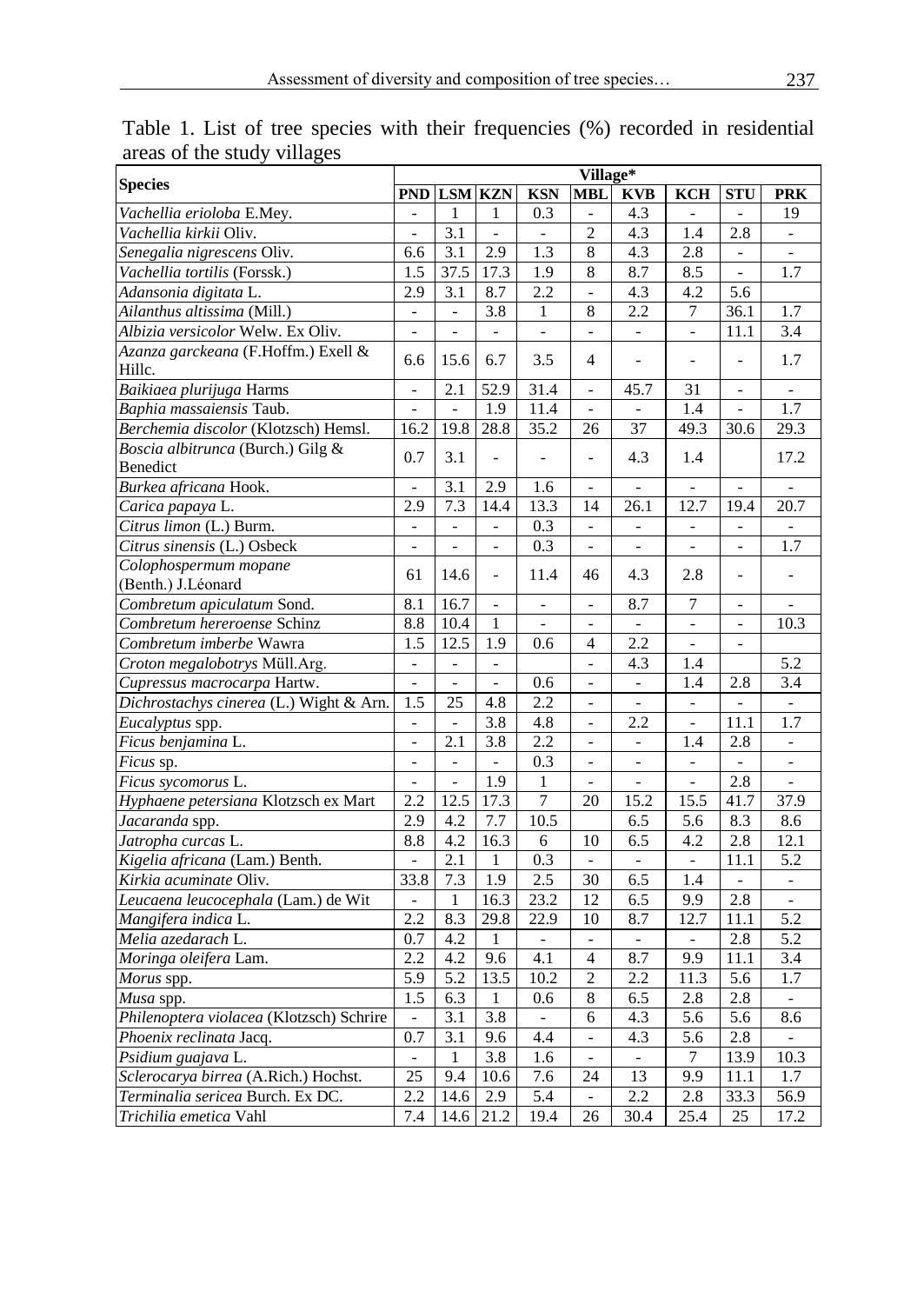Myrtaceae had highest proportion in Kasane township (10%) than in any other study villages. This family was dominated by exotic fruit tree (*Psidium guajava*) and *alien invasive tree species* (*Eucalyptus* spp.) in Kasane.The diversity of tree species ranged from 2.47 in Pandamatenga to the highest of 3.15 in Lesoma (Table 3). Similarly evenness ranged from 0.77 in Pandamatenga to 0.90 in Lesoma and Mabele (Table 3).

| <b>Species</b> | Village*       |                  |              |            |                  |                  |                  |                  |                  |
|----------------|----------------|------------------|--------------|------------|------------------|------------------|------------------|------------------|------------------|
|                | <b>PND</b>     | <b>LSM</b>       | <b>KZN</b>   | <b>KSN</b> | <b>MBL</b>       | <b>KVB</b>       | <b>KCH</b>       | <b>STU</b>       | <b>PRK</b>       |
| Anacardiaceae  | 7.7            | 5.7              | 5.1          | 5.0        | 13.6             | 9.4              | 9.1              | 7.4              | 7.1              |
| Arecaceae      | 7.7            | 5.7              | 5.1          | 5.0        | 4.5              | 6.3              | 6.1              | 7.4              | 3.6              |
| Bignoniaceae   | 3.8            | 5.7              | 7.7          | 7.5        | $\mathbf{0}$     | 3.1              | 3.0              | 7.4              | 7.1              |
| Bombacaceae    | $\mathbf{0}$   | $\mathbf{0}$     | 2.6          | 2.5        | $\mathbf{0}$     | 3.1              | 3.0              | 3.7              | $\theta$         |
| Capparaceae    | 3.8            | 2.9              | $\Omega$     | $\Omega$   | $\Omega$         | 3.1              | $\Omega$         | $\overline{0}$   | 3.6              |
| Caricaceae     | 3.8            | 2.9              | 2.6          | 2.5        | 4.5              | 3.1              | 3.0              | 3.7              | 3.6              |
| Combretaceae   | 15.4           | 14.3             | 7.7          | 5.0        | 4.5              | 12.5             | 6.1              | 3.7              | 10.7             |
| Cupressaceae   | $\overline{0}$ | $\overline{0}$   | $\mathbf{0}$ | 2.5        | $\mathbf{0}$     | $\theta$         | 3.0              | 3.7              | 3.6              |
| Euphorbiaceae  | 3.8            | 2.9              | 2.6          | 2.5        | 4.5              | 6.3              | 6.1              | 3.7              | 7.1              |
| Fabaceae       | 15.4           | 28.5             | 23.1         | 25.0       | 27.3             | 25.0             | 30.3             | 18.5             | 17.9             |
| Kirkiaceae     | 3.8            | 2.9              | 2.6          | 2.5        | 4.5              | 3.1              | 3.0              | $\overline{0}$   | $\theta$         |
| Malvaceae      | 3.8            | 2.9              | 2.6          | 2.5        | 4.5              | 3.1              | $\theta$         | $\overline{0}$   | 3.6              |
| Meliaceae      | 7.7            | 5.8              | 5.1          | 2.5        | 4.5              | 3.1              | 3.0              | 7.4              | 7.1              |
| Moraceae       | 3.8            | 5.8              | 10.3         | 5.0        | 4.5              | 3.1              | 6                | 11.1             | 3.6              |
| Moringaceae    | 3.8            | 2.9              | 2.6          | 2.5        | 4.5              | 3.1              | 3.0              | 3.7              | 3.6              |
| Musaceae       | 3.8            | 2.9              | 2.6          | 2.5        | 4.5              | 3.1              | 3                | 3.7              | $\mathbf{0}$     |
| Myrtaceae      | 3.8            | 2.9              | 5.1          | 10.0       | $\mathbf{0}$     | 3.1              | 3.0              | 7.4              | 7.1              |
| Rhamnaceae     | 3.8            | 2.9              | 5.1          | 2.5        | 4.5              | 3.1              | 3.0              | 3.7              | 3.6              |
| Rutaceae       | $\overline{0}$ | $\boldsymbol{0}$ | $\theta$     | 5.0        | $\mathbf{0}$     | $\boldsymbol{0}$ | $\overline{0}$   | $\overline{0}$   | 3.6              |
| Sapindaceae    | $\overline{0}$ | $\overline{0}$   | 2.6          | 2.5        | 4.5              | $\mathbf{0}$     | 3.0              | $\overline{0}$   | $\theta$         |
| Simaroubaceae  | $\overline{0}$ | $\Omega$         | 2.6          | 2.5        | 4.5              | 3.1              | 3.0              | 3.7              | $\theta$         |
| Tiliaceae      | 3.8            | 2.9              | 2.6          | 2.5        | $\boldsymbol{0}$ | $\boldsymbol{0}$ | $\boldsymbol{0}$ | $\boldsymbol{0}$ | $\boldsymbol{0}$ |

Table 2. Proportion of tree families (%) in residential areas of the study villages.

The frequencies of tree species ranged between 0.3 and 61% across the study villages. The five most frequent tree species were native species, namely *Colophospermum mopane* (61%) in Pandamatenga, *Terminalia sericea* (56.9%) in Parakarungu, *Baikiaea plurijuga* (52.9%) in Kazungula, *Berchemia discolor* (49.3%) in Kachikau and *Hyphaene petersiana* in Satau. Fruit trees, both native and exotic species were observed in the study villages.

The exotic fruit tree species recorded in all the study villages were *Carica papaya*, *Mangifera indica*, *Morus* and *Musa* species. The two most frequent species were *M. indica* in Kazungula and *C. papaya* in Kavimba. *Berchemia discolor* and *Sclerocarya birrea,* indigenous fruit tree species, were observed in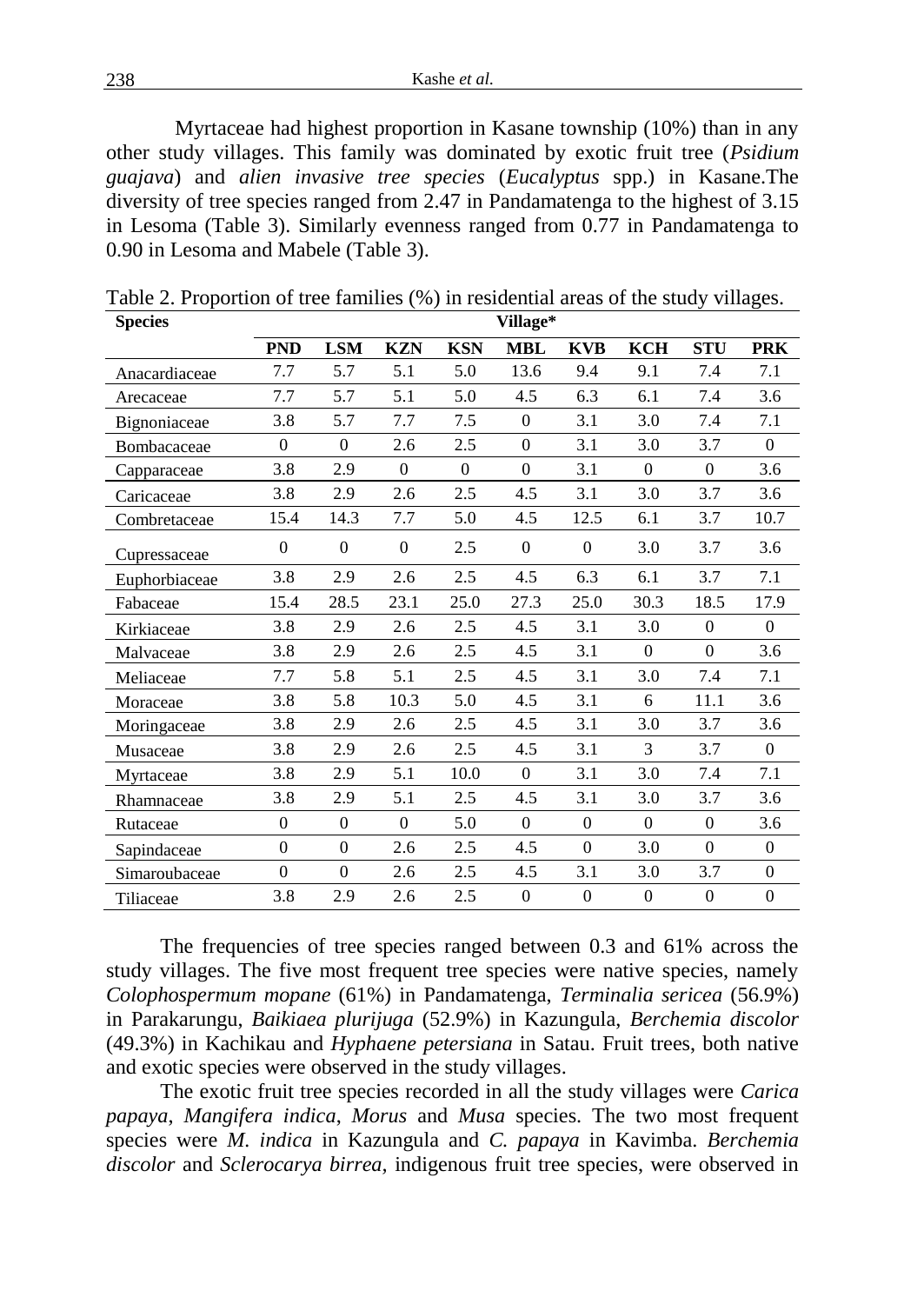all the study villages and were the most frequent with 49.3% in Kachikau and 25% in Pandamatenga, respectively.

| <b>Village</b> | Diversity $(H')$ | Evenness $(J')$ |  |
|----------------|------------------|-----------------|--|
| Pandamatenga   | 2.47             | 0.77            |  |
| Lesoma         | 3.15             | 0.90            |  |
| Kazungula      | 3.03             | 0.86            |  |
| Kasane         | 2.94             | 0.82            |  |
| Mabele         | 2.69             | 0.90            |  |
| Kavimba        | 2.93             | 0.87            |  |
| Kachikau       | 2.92             | 0.86            |  |
| Satau          | 2.88             | 0.88            |  |
| Parakarungu    | 2.77             | 0.84            |  |
| $30 -$         |                  |                 |  |

Table 3. Diversity and evenness of trees species in residential areas of the study villages





Invasive alien tree species at different stages of infestation were recorded in different areas. *Ailanthus altissima*, *Jatropha curcas* and *Leucaena leucocephala* were at advanced stage of infestation and were recorded in almost all the study villages. These invasive species were most frequent in Satau, Kazungula and Kasane, with frequencies of 36.1, 16.3 and 23.2%, respectively. *Eucalyptus* spp. and *Melia azedarach* were at low stages of infestation and were only observed in half of the study villages at low frequencies.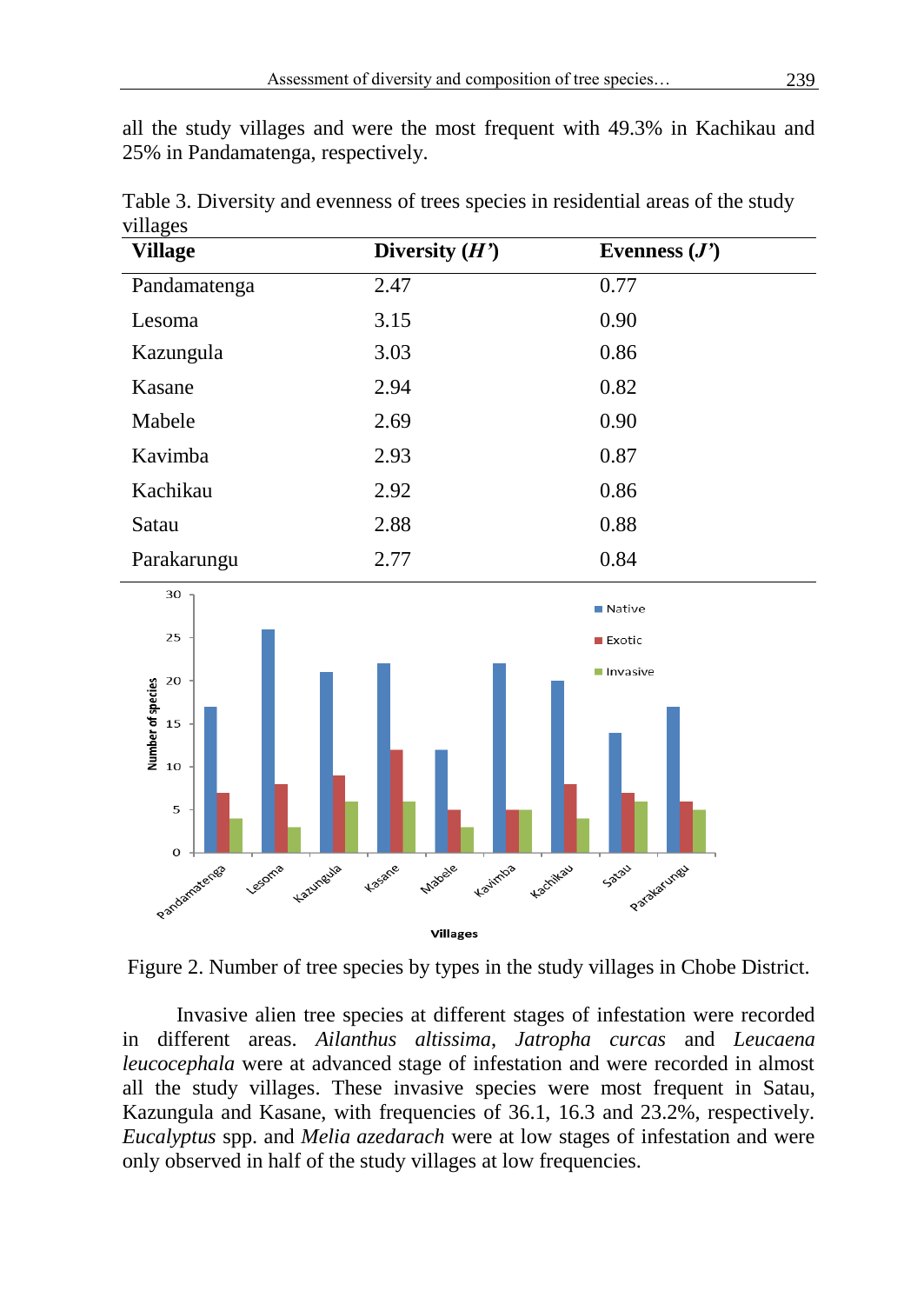# **DISCUSSION**

The results demonstrated that the residential areas of the villages in Chobe District exhibited diversity of tree species. The overall diversity of tree species is much higher in all the study villages with a range of 2.47 to 3.15, indicating high species richness. The value of H' usually falls between 1.5 and 3.5 (Magurran, 2004). This implies that the diversity of tree species in the study villages falls on the higher value of the diversity range.

The residential areas in the different study villages were dominated by species that were also the dominant species in surrounding woodlands, suggesting that they were the main species before the woodlands were converted to residential use and were retained in homestead to provide ecosystem services. It is safe to suggest that some residents retained these species for their ecosystem services, e.g. shade and food provision. *Colophospermum mopane* exhibited high frequency in Pandamatenga and Mabele. It grows in a variety of soils from heavy clay soils to sandy soils (Mapaure, 1994), and some areas on "black cotton soils" (Barbosa, 1970). It was, therefore, not surprising to observe that it was dominant in Pandamatenga, an area that has been designated for commercial arable farming owing to its fertile "black cotton soils" (Pardo et al., 2003; Abdullahi, 2004). *Baikiaea plurijuga* was the most frequent species in residential areas of Kazungula, Kasane and Kavimba. This observation is consistent with vegetation studies in the same area, which also found *B. plurijuga* to be one of the dominant species in the mixed woodlands (Ben-Shahar, 1998; Rutina et al., 2005).

The residential areas in the villages of Satau and Parakarungu were dominated by *Hyphaene petersiana*, a species usually common on islands in the floodplains (Heath & Heath, 2009). The two villages partly lie in the floodplain of Chobe River and thus explain why this species was recorded in most residential areas of these villages. The abundance of *H. petersiana* can also be attributed to its multiple uses. Its sap is a source of palm wine and young unopened leaves are used to weave baskets (Mollet et al., 2000; Babitseng & Teketay, 2013). Basketry production is an important income generating activity, particularly for women in Botswana. In addition to *H. petersiana*, *Terminalia sericea* was also dominant in Satau and Parakarungu than in any other villages. Its abundance could be partly explained by its preference to transition zone between sandy and clay soils (Tinly, 1992). Additional, *T. sericea* is common and widely distributed in southern Africa (McGaw et al., 2001; Shackleton, 2001) where it provides a suite of ecosystem services, such as fuel, timber and medicine (Van Wyk & van Wyk, 2013). It is used to treat both ethnoveterinary infections and a variety of human infections (Mongalo et al., 2016

The diversity of exotic and indigenous fruit-bearing trees in the residential areas highlights their contribution to household food security. The indigenous fruit-bearing tree species, namely *Berchemia discolor* and *Sclerocarya birrea,* were recorded in residential areas of all the study villages at higher frequencies, signifying their importance as a source of food and shade. The fruits of these two tree species are rich in vitamins C which are higher than that of the exotic species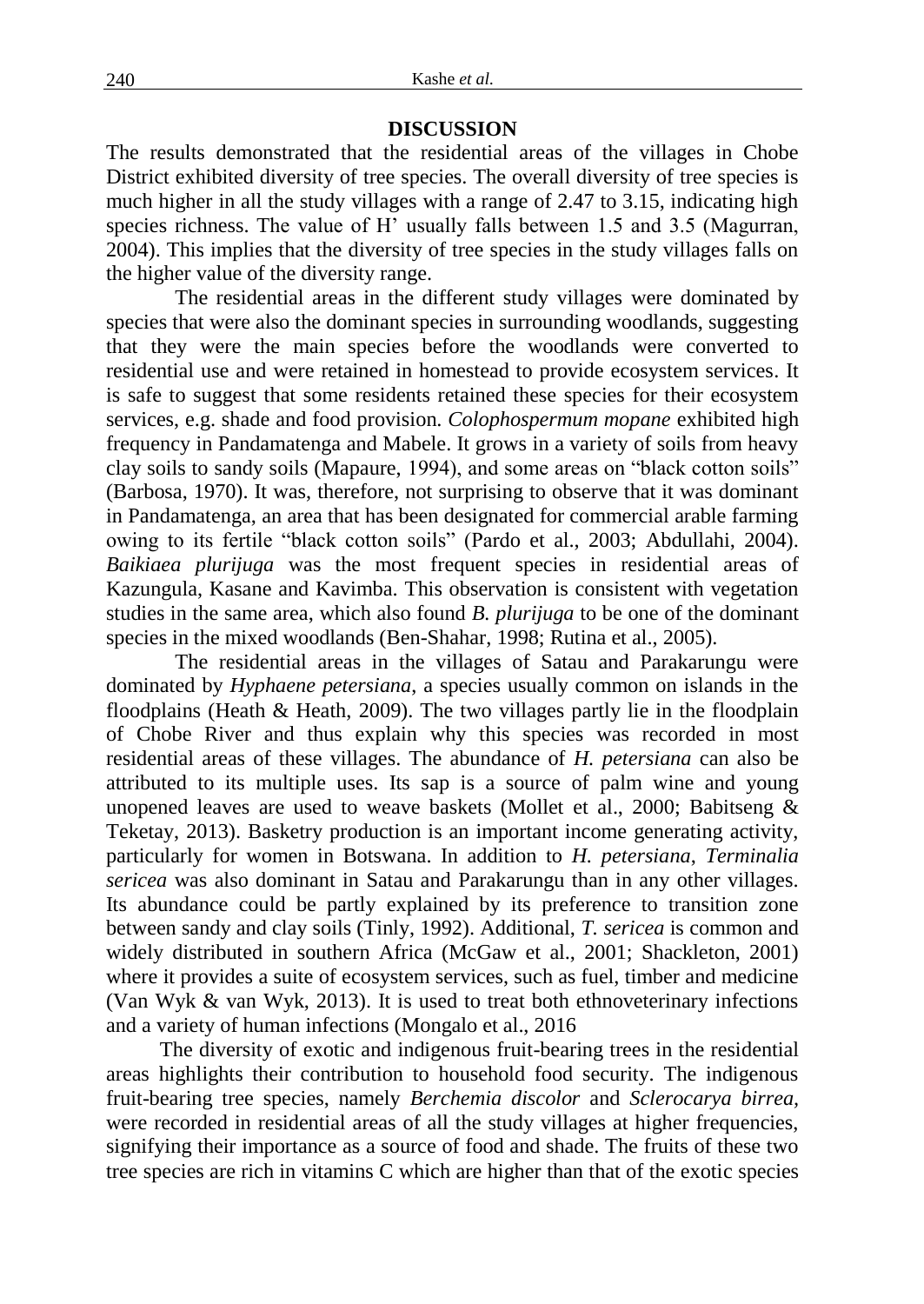(Chivandi et al., 2012). Exotic fruit-bearing trees were dominated by *Carica papaya* and *Mangifera indica* which were observed in residential areas of all the study villages at high frequencies. *Mangifera indica* was preferred probably for its drought tolerance (Greisbach, 2003) and ability to produce many fruits (200 - 500) per year (Jama et al., 2008). Furthermore, *M. indica* can be easily propagated vegetatively or by seed (Greisbach, 2003). Similarly, *Carica papaya* was probably favoured for its fast-growth, with the fruits produced within 10 - 14 months from germination (Silva et al., 2007). The fruit is eaten as fresh fruit and as a vegetable. It is easily propagated by seeds (Chaves-Bedoya & Nuñez, 2007). The two species are widely distributed and adapted to climatic and environmental conditions in Sub-Saharan Africa (Chivandi et al., 2012).

Invasive alien tree species *Jatropha curcas* (Negussie et al., 2013) and *Leucaena leucocephala* (Lyons & Miller, 1999) were the most frequent in residential areas of the study villages. These fast-growing trees were intentionally introduced to Botswana as candidate for biodiesel and fodder production respectively. They have since escaped their intended use and communities are now planting them for landscaping, shade and building material. If not properly managed, the two species can become invasive and invade neighbouring ecosystems. Such invasion will negatively impact ecosystem functioning and consequently, ecosystem services (Dickie et al., 2014). Invasive alien tree species were more prevalent in Kasane township and its "suburb" Kazungula. In a similar study in the Eastern Cape, South Africa, Mabusela et al. (2021) recorded more woody invasive alien species in townships than in other neighbourhoods. In Western Cape, South Africa, McLean et al. (2018) also found 50% alien invasive plant species recorded to be naturalized within town. Mafokate et al. (2013) recorded 26 alien invasive woody species in Gaborone, capital city of Botswana. This was not surprising because majority of invasive species are usually more prolific in cities because of high disturbance and habitat fragmentation that facilitate invasion process (Gaertner et al., 2016). On the contrary, the invasive and poisonous *Ailanthus altissima* (Rebbeck & Jolliff, 2018; Petruzzellis et al., 2018) was almost absent in Kasane but was the second dominant species in the rural village of Satau, where it is grown as an ornamental and shade tree. The impact of alien invasive tree species can be profoundly massive (Hejda et al., 2017), and often occupy a wide modified area (Pyšek et al., 2012), creating conditions unfavourable for some indigenous species (Richardson & Rejmánek, 2011).

#### **CONCLUSIONS**

Woody species diversity is an essential component of forest or woodland diversity and thus central to their biodiversity. The information on plant diversity is useful for planning effective conservation and management strategies. The study revealed a relatively high species and family richness of tree species in the study area. The diversity and evenness values of the villages were relatively high suggesting that most tree species were uniformly distributed across the study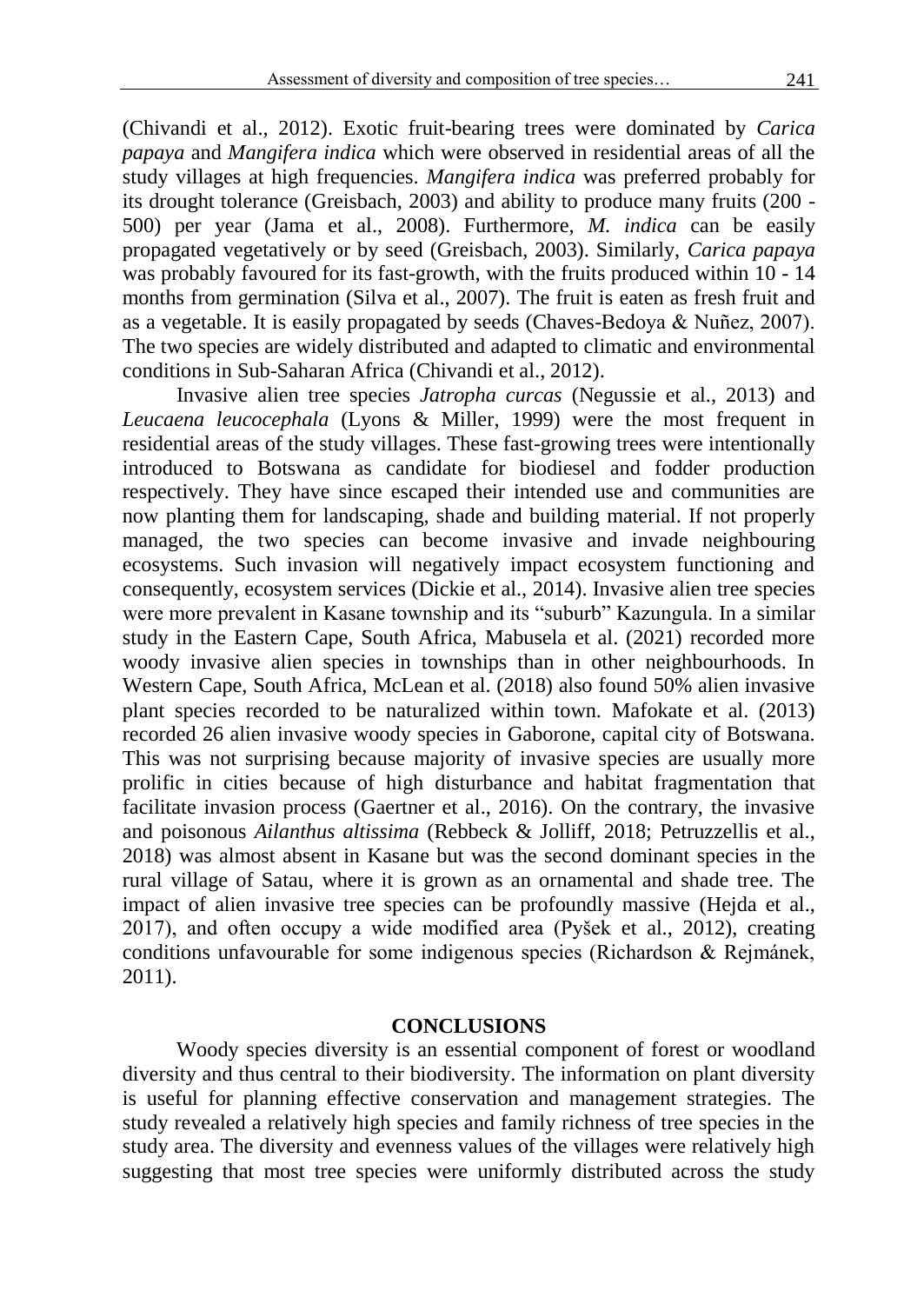villages. The study also revealed that most residential areas in Choke District were dominated by native tree species, which indicates their importance in provision of ecosystem services. Such important species were probably retained when the woodlands were converted to residential use implying the importance of conserving indigenous tree species. The study also showed prevalence of alien trees species particularly in residential areas of 'town' and surrounding villages, indicating the need for continuous monitoring to prevent their spread into other ecosystems. The study recommends consultation with the local community to remove invasive tree species from their homesteads and replace them with indigenous tree species that will provide the same ecosystem services. The study further recommends ethnobotanical survey of woody species in the study area to generate information on how communities are using the different species.

#### **ACKNOWLEDGEMENT**

The study was funded by Ministry of Environment, Natural Resources Conservation and Tourism through National Environment Fund. We would also like to thank our GIS technician for designing the map of the study area.

#### **REFERENCES**

- Abdullahi, A. E. (2004). Weed survey in cotton (*Gossypium hirsutum* L.) and sunflower (*Helianthus annuus* L.) fields in the Pandamatenga plains of northeastern Botswana. *South African Journal of Plant and Soil*, *21*(1), 21–24.
- Babitseng, T. M., & Teketay, D. (2013). Impact of wine tapping on the population structure and regeneration of *Hyphaene petersiana* Klotzsch ex Mart. in northern Botswana. *Ethnobotany Research and Applications*, *11*, 009–027.
- Barbosa, L. A. G. (1970). Carta Fitogeographica de Angola. Institute de Investigacao Cientifica de Angola. Luanda
- Ben-Shahar, R. (1998). Changes in structure of savanna woodlands in northern Botswana following the impacts of elephants and fire. *Plant Ecology*, *136*(2), 189–189.
- Chaves-Bedoya, G., & Nuñez, V. (2007). A SCAR marker for the sex types determination in Colombian genotypes of *Carica papaya*. *Euphytica*, *153*(1-2), 215–220.
- Chivandi, E., Davidson, B. C., & Erlwanger, K. H. (2012). Red Sour Plum (*Ximenia caffra*) Seed: A Potential Nonconventional Energy and Protein Source for Livestock Feeds. *International Journal of Agriculture & Biology*, *14*(4).
- Chivandi, E., Mukonowenzou, N., Nyakudya, T., & Erlwanger, K. H. (2015). Potential of indigenous fruit-bearing trees to curb malnutrition, improve household food security, income and community health in Sub-Saharan Africa: A review. *Food Research International*, *76*, 980–985.
- de Neergaard, A., Saarnak, C., Hill, T., Khanyile, M., Berzosa, A. M., & Birch-Thomsen, T. (2005). Australian wattle species in the Drakensberg region of South Africa– An invasive alien or a natural resource?. *Agricultural Systems*, *85*(3), 216–233.
- Dickie, I. A., Bennett, B. M., Burrows, L. E., Nuñez, M. A., Peltzer, D. A., Porté, A.,.. & Van Wilgen, B. W. (2014). Conflicting values: ecosystem services and invasive tree management. *Biological Invasions*, *16*(3), 705–719.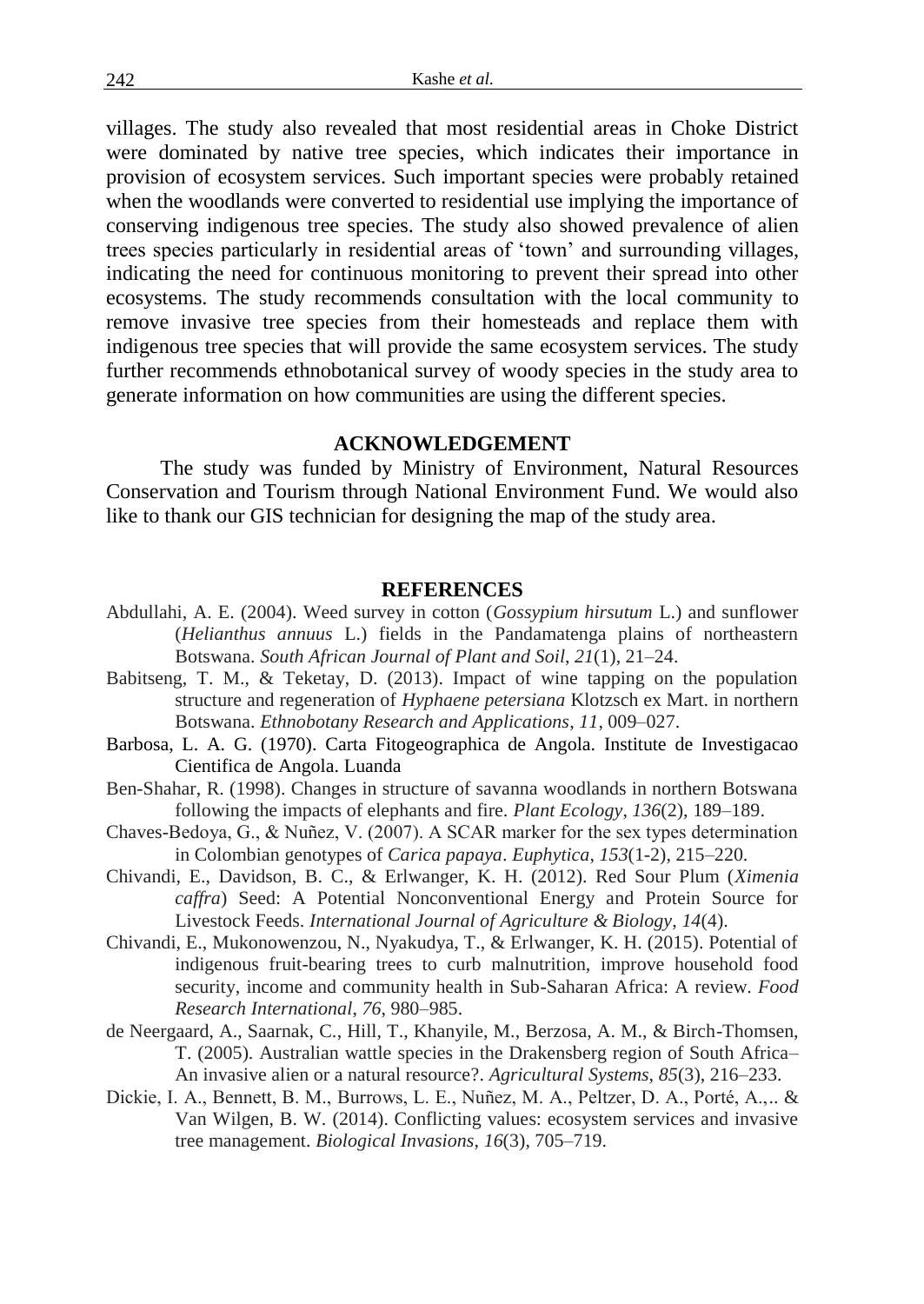- Gaertner, M., Larson, B. M., Irlich, U. M., Holmes, P. M., Stafford, L., van Wilgen, B. W., & Richardson, D. M. (2016). Managing invasive species in cities: A framework from Cape Town, South Africa. *Landscape and Urban Planning*, *151*, 1–9.
- Gerstenberg, T., & Hofmann, M. (2016). Perception and preference of trees: A psychological contribution to tree species selection in urban areas. *Urban Forestry & Urban Greening*, *15*, 103–111.
- Heath A, Heath R (2009). Field Guide to the Plants of Northern Botswana: Including the Okavango Delta. Kew: Kew Publishing, Royal Botanic Gardens.
- Hejda, M., Hanzelka, J., Kadlec, T., Štrobl, M., Pyšek, P., & Reif, J. (2017). Impacts of an invasive tree across trophic levels: Species richness, community composition and resident species' traits. *Diversity and Distributions*, *23*(9), 997–1007.
- Jama, B. A., Mohamed, A. M., Mulatya, J., & Njui, A. N. (2008). Comparing the "Big Five": A framework for the sustainable management of indigenous fruit trees in the drylands of East and Central Africa. *Ecological Indicators*, *8*(2), 170–179.
- Jones, B. T. B. (2002). Chobe Enclave, Botswana lessons learnt from a CBNRM project; 1993–2002. Gaborone: IUCN/SNV CBNRM Support Programme.
- Keet, J. H., & Richardson, D. M. (2022). A rapid survey of naturalized and invasive eucalypt species in southwestern Limpopo, South Africa. *South African Journal of Botany, 144,* 339-346.
- Lepetu J (1998). Investigation on sustainability of species for sand dune stabilization in the Kalahari desert with special reference to Tsabong, Botswana. SACCAR Newsletter 42: 28–32.
- Lyons EE, Miller SE (Eds) (1999) Invasive Species in Eastern Africa: Proceedings of a Workshop held at ICIPE, July 5–6, 1999.
- Mabusela, A., Shackleton, C. M., & Gwedla, N. (2021). The distribution of selected woody invasive alien species in small towns in the Eastern Cape, South Africa. *South African Journal of Botany, 141*, 290-295.
- Mafokate D, Mathowa T, Mojeremane W (2013) A survey of the exotic woody plant species in the city of Gaborone, Botswana. *International Journal of Research in Agriculture and Food Sciences*, *1*, 2.
- Magurran, A. E. (2004). *Measuring biological diversity*. Malden and Oxford: Blackwell Publishing.
- Mapaure, I. (1994). The distribution of *Colophospermum mopane* (Leguminosaecaesalpinioideae) in Africa. *Kirkia*, 1–5.
- McGaw, L. J., Rabe, T., Sparg, S. G., Jäger, A. K., Eloff, J. N., & Van Staden, J. (2001). An investigation on the biological activity of *Combretum* species. *Journal of Ethnopharmacology*, *75*(1), 45–50.
- McLean, P., Wilson, J. R., Gaertner, M., Kritzinger-Klopper, S., & Richardson, D. M. (2018). The distribution and status of alien plants in a small South African town. *South African Journal of Botany, 117,* 71-78.
- Mollet, M., Herzog, F., Behi, Y. E. N., & Farah, Z. (2000). Sustainable exploitation of *Borassus aethiopum*, *Elaeis guineensis* and *Raphia hookeri* for the extraction of palm wine in Côte d'Ivoire. *Environment, Development and Sustainability*, *2*(1), 45–59.
- Mongalo, N. I., et al. "Ethnobotany, phytochemistry, toxicology and pharmacological properties of *Terminalia* sericea Burch. ex DC.(Combretaceae)–A review. *Journal of Ethnopharmacology*, *194*, 789–802.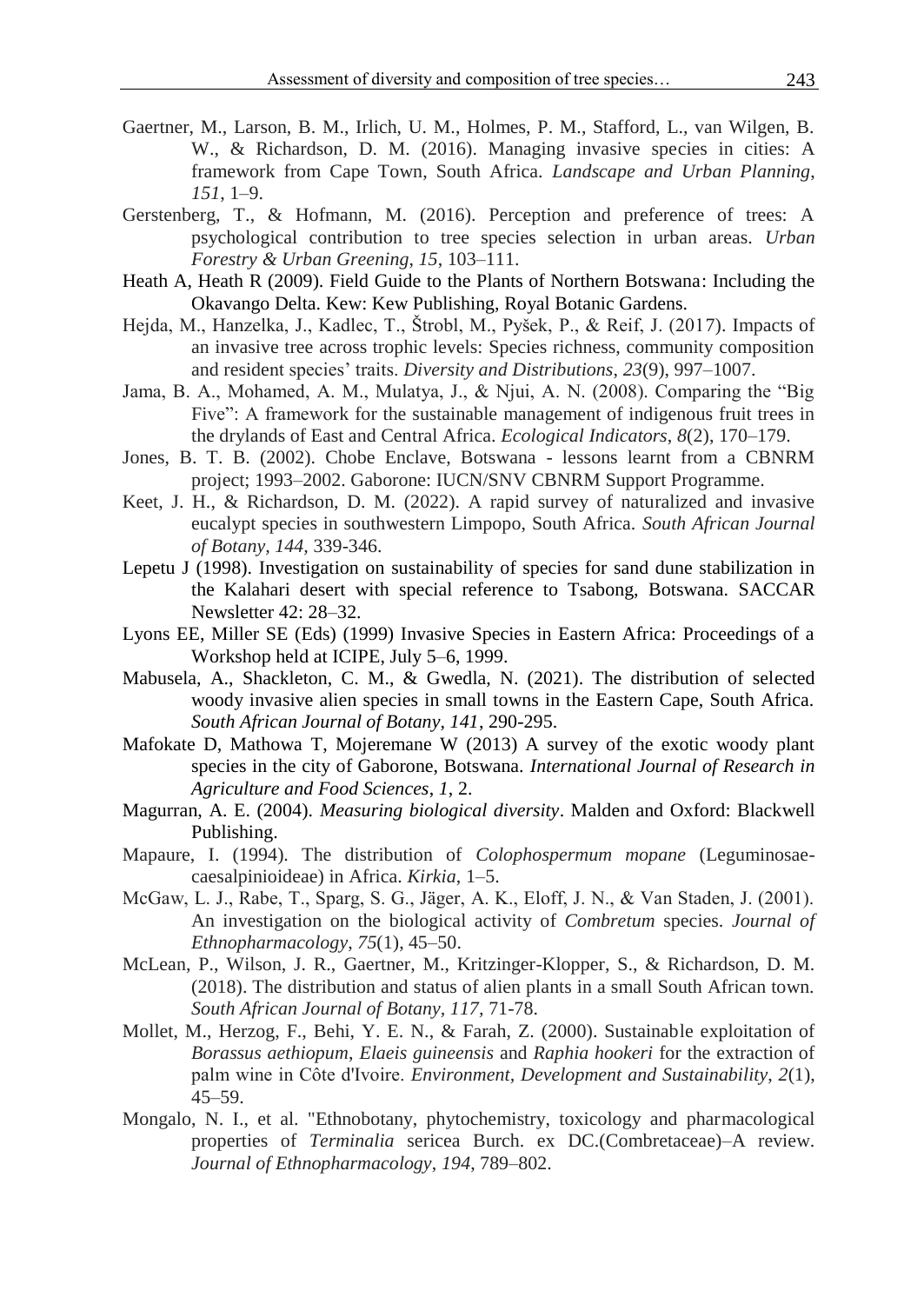- Negussie, A., Achten, W. M., Aerts, R., Norgrove, L., Sinkala, T., Hermy, M., & Muys, B. (2013). Invasiveness risk of the tropical biofuel crop *Jatropha curcas* L. into adjacent land use systems: from the rumors to the experimental facts. *GCB Bioenergy*, *5*(4), 419–430.
- Nowak, D. J., Greenfield, E. J., Hoehn, R. E., & Lapoint, E. (2013). Carbon storage and sequestration by trees in urban and community areas of the United States. *Environmental Pollution*, *178*, 229–236.
- Nowak, D. J., Hirabayashi, S., Bodine, A., & Greenfield, E. (2014). Tree and forest effects on air quality and human health in the United States. *Environmental Pollution*, *193*, 119–129.
- Petruzzellis, F., Nardini, A., Savi, T., Tonet, V., Castello, M., & Bacaro, G. (2018). Less safety for more efficiency: water relations and hydraulics of the invasive tree *Ailanthus altissima* (Mill.) Swingle compared with native *Fraxinus ornus* L. *Tree Physiology*[. https://doi.org/10.1093/treephys/tpy076](https://doi.org/10.1093/treephys/tpy076) 2018 Jul 3.
- Pardo, M. T., Ristori, G., D'ACQUI, L. P., & Almendros, G. (2003). An assessment of soil fertility and agronomic constraints in southern African savannas: A case study of the Pandamatenga area, Botswana. *South African Geographical Journal*, *85*(1), 35–41.
- Potgieter, L. J., Gaertner, M., O'Farrell, P. J., & Richardson, D. M. (2019). Perceptions of impact: invasive alien plants in the urban environment. *Journal of Environmental Management, 229,* 76-87.
- Pyšek, P., Jarošík, V., Hulme, P. E., Pergl, J., Hejda, M., Schaffner, U., & Vilà, M. (2012). A global assessment of invasive plant impacts on resident species, communities and ecosystems: the interaction of impact measures, invading species' traits and environment. *Global Change Biology, 18*(5), 1725-1737.
- Rebbeck, J., & Jolliff, J. (2018). How long do seeds of the invasive tree, Ailanthus altissima remain viable?. *Forest Ecology and Management*, *429*, 175–179.
- Rejmánek, M., & Richardson, D. M. (2013). Trees and shrubs as invasive alien species– 2013 update of the global database. *Diversity and Distributions*, *19*(8), 1093– 1094.
- Rejmánek, M., Huntley, B. J., Le Roux, J. J., & Richardson, D. M. (2017). A rapid survey of the invasive plant species in western Angola. *African Journal of Ecology*, *55*(1), 56–69.
- Richardson, D. M., & Rejmánek, M. (2011). Trees and shrubs as invasive alien species–a global review. *Diversity and Distributions*, *17*(5), 788–809.
- Richardson, D. M., Pyˇsek, P., & Carlton, J. T. (2011). A compendium of essentialconcepts and terminology in invasion ecology. In D. M. Richardson (Ed.), Fiftyyears of invasion ecology. The legacy of Charles Elton. Oxford: Wiley-Blackwell,pp. 409–435.
- Rutina, L. P., Moe, S. R., & Swenson, J. E. (2005). Elephant *Loxodonta africana* driven woodland conversion to shrubland improves dry-season browse availability for impalas *Aepyceros melampus*. *Wildlife Biology*, *11*(3), 207–213.
- Setshogo MP (2002) Common Names of Some Flowering Plants of Botswana. FAO, Rome, Italy.
- Setshogo MP (2005) Preliminary Checklist of the Plants of Botswana. Southern African Botanical Diversity Network (SABONET), Pretoria, South Africa.
- Setshogo MP, Venter F (2003) Trees of Botswana: Names and Distribution. Southern African Botanical Diversity Network (SABONET), Pretoria, South Africa.